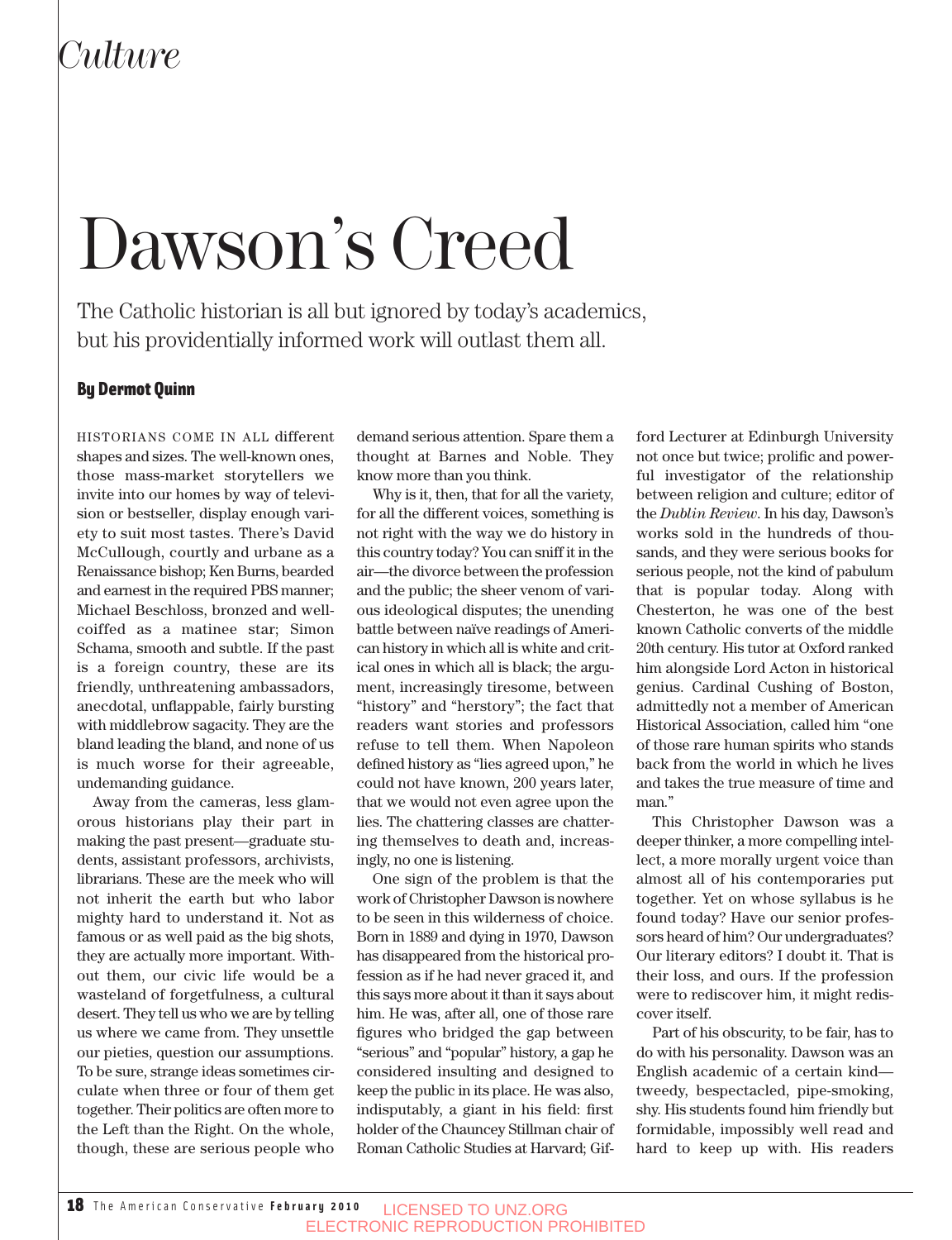admired his work but found it slightly Victorian, the prose old-fashioned, the high-mindedness daunting, the scholarship monumental. There was a touch of the wing-collar about it. In private Dawson was gentle, humorous, a little melancholy. In print he could be fierce and unforgiving. Like Samuel Johnson, he argued for victory, and like Johnson, he usually succeeded. If he has been forgotten, it is because many of us are embarrassed by his brilliance and unsettled by his zeal. We would rather keep him at a distance than deal with his quietly devastating intellectual honesty.

But there is more to his current demise than that. Dawson's Englishness gives us a clue to his scholarly temperament, and that temperament, in turn, helps us understand his strange neglect. Landscape meant much to him—the Yorkshire of his growing up, the Winchester and Oxford of his early manhood, the "wild moorland country" he returned to as a fledgling scholar and a family man. For years he was a private scholar and country squire working away from the company of others, seeking solace in the stark beauty of the fell. He could see in that wildness a world of myth and legend, a world "half history and half poetry," a world fully alive. "No one," he wrote, "could owe more to childhood impressions than I did. It was then I acquired my love of history, my interest in the differences of cultures and my sense of the importance of religion in human life, as a massive, objective, unquestioned power that entered into everything and impressed its mark on the external as well as the internal world." Churches and tombs and crosses were his first books. Marks on a landscape marked him for life.

His life, in fact, was devoted to understanding those early apprehensions of a powerful and still living past. His books suggest the theme. *The Age of the Gods* appeared in 1928, *Progress* *and Religion* in 1929, *The Making of Europe* in 1932, *The Spirit of the Oxford Movement* in 1933, *Religion and the Rise of Western Culture* in 1950, *Understanding Europe* in 1952, *Medieval Essays* in 1954, *The Dynamics of World History* in 1957. In *Enquiries Into Religion and Culture*, published in 1933, he spelled it out:

The central conviction which has dominated my mind ever since I began to write is the conviction that the society or culture which has lost its spiritual roots is a dying culture, however prosperous it may appear externally. Consequently the problem of social survival is not only a political or economic one; it is above all things religious, since it is in religion that the ultimate spiritual roots both of society and the individual are to be found.

There you have it in a nutshell—what Dawson believed, and why, perhaps, he is so alien to the historical profession today. The mystery is not so mysterious after all. Religion is the question and, for

But plenty of historians take religion perfectly seriously as personal belief or as object of inquiry, devoting their lives to one or other or sometimes both. Why, then, is Dawson discarded by them? The point is that, to some historians, Dawson hardly seems an historian at all, but, instead, an odd mixture of philosopher, anthropologist, sociologist, and seer. His very versatility is a strike against him. By defying categories, he makes it easier for others to dismiss him as a dilettante. He was not that, but borrowing from many disciplines, he arrived at the truth by way of a vast range of scholarship. Nowadays, when "fields" get narrower and narrower—so that they begin to resemble miserable little tufts—there is not much room for renaissance men.

For some critics, though, even those who acknowledge his learning, the more serious charge against Dawson is that he was simply a propagandist. To the otherwise intelligent Norman Davies, Dawson's "Catholic thesis of history" (whatever that is) fails "to illuminate the pluralism of recent centuries." One wonders if Davies has actually read him. To

#### TO SOME HISTORIANS, **DAWSON HARDLY SEEMS AN HISTORIAN AT ALL**, BUT, INSTEAD, AN ODD MIXTURE OF **PHILOSOPHER, ANTHROPOLOGIST, SOCIOLOGIST, AND SEER**.

Dawson, the answer. He believed in certain notions that many historians nowadays find hard to swallow—that there is a human nature; that there is a fixed self; that there are moral as well as material differences between cultures and civilizations; that every historical judgment is a form of moral judgment; that man is a profoundly spiritual being whose search for transcendence is more than the mere sacralizing of economic or social necessities. Such views are uncomfortably insistent, full of self-certainty. They also happen to be right.

the often foolish Hayden White, Dawson prefers the "sedatives" of religion to the certainties of science, an argument so silly as not to be taken seriously. And to other historians, echoing the charge of dilettantism, Dawson was not really an historian at all but a subtle kind of theologian who cloaked his theodicy in a smattering of history to give it pith. None of these criticisms has merit, and some are demonstrably absurd, yet they linger, faintly unpleasant, like last year's scent. Modernists despise Dawson for his anti-modernism, despite the fact that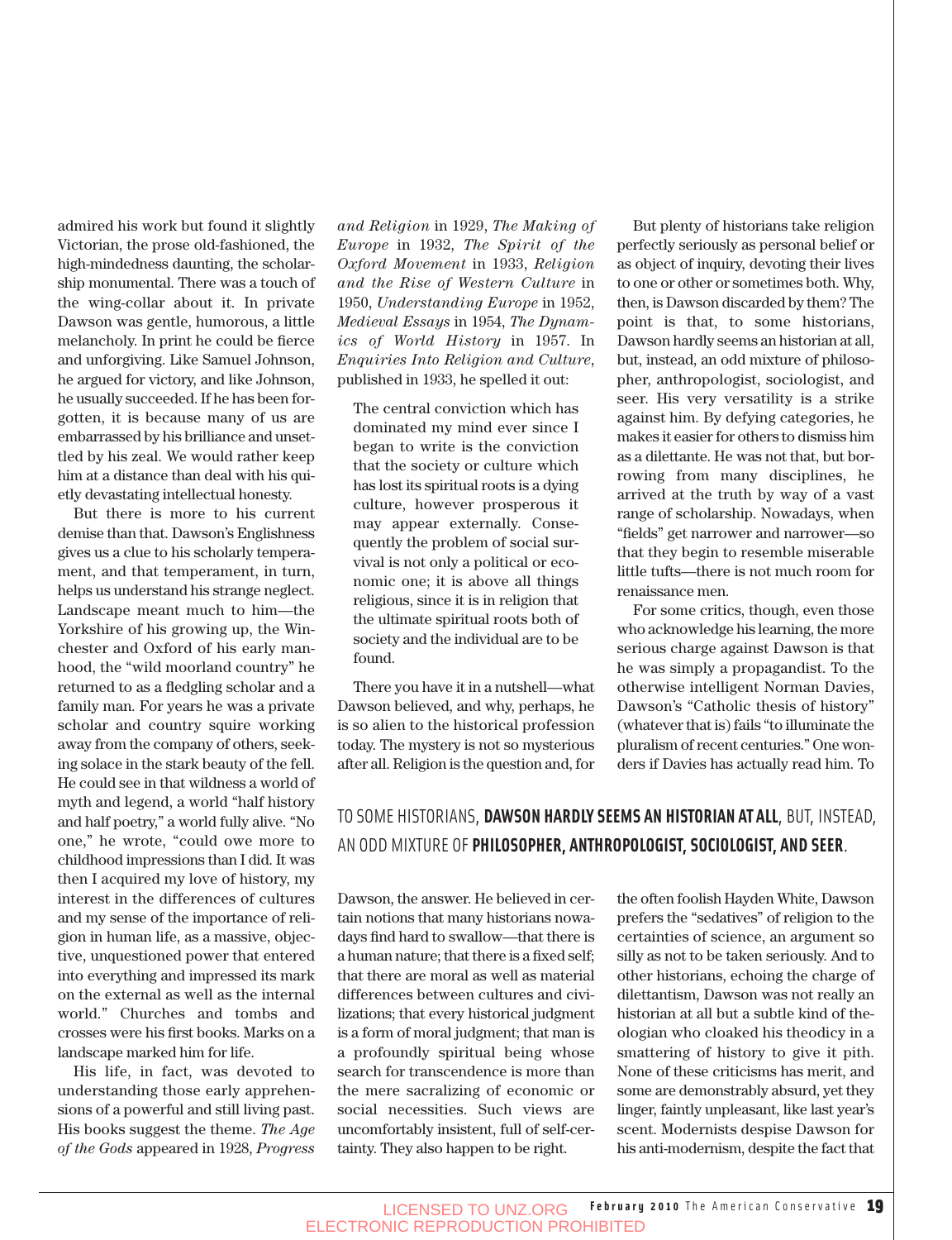### *Culture*

he was, in certain ways, strikingly modern in his methods. Postmodernists deplore his authorial confidence, never pausing for a moment to listen to their own. Rationalists reject his religion, generally in the most irrational way imaginable.

And it is Dawson's religion, of course, that is at the back of it all—the proof of an intellect seriously compromised, the sign of a good man gone wrong. But there was nothing simple or naïve about Dawson's religiosity, nothing that smoothed away historical complexity, nothing that reduced the past to a simple plot with a happy ending. On the contrary, if you want to hear the multiple voices of the past, the sheer clamor of humanity, listen to man's quest for the divine. For Dawson, that quest was the one, overwhelming fact—the "massive, objective reality"—that gave history its meaning. The spiritual element came first. Everything else followed. Civilizations rose or fell because of it. The Marxists were simply wrong to give priority to economics:

The experience of Mohammed in the cave of Mount Hira, when he saw human life as transitory as the beat of a gnat's wing in comparison with the splendor and power of the Divine Unity, has shaped the existence of a great part of the human race ever since. For a people who has heard thrice a day for a thousand years the voice of the muezzin proclaiming the unity of God cannot live the same life or see with the same eyes as the Hindu who worships the life of nature in its countless forms and sees the external world as the manifestation of the interplay of cosmic sexual forces.

Go back even farther. The ultimate foundation of primitive religion was not belief in ghosts or mythical beings "but an obscure and confused intuition of transcendent being—an 'ocean of supernatural energy.'" Early man was not a noble savage because he was not a savage at all:

The ultimate aims which the hunter hoped to secure were no doubt predominantly practical—success in hunting and success in war—but the means employed were of a distinctly religious character—prayer and meditation, asceticism and withdrawal, humility and faith…

There was something more foundational than economics, something deeper than the struggle of the classes. That something was religion, the basis of all culture and ground of every civilization. The heart is restless until it rests in Thee.

Without falling into circularity, Dawson could see this religious instinct at work in multiple ways, many of them unexpected. Even the most indifferent among us, those who think themselves above such things, can succumb to it. That is why people who would never be caught in church will happily stand for an anthem or swear to obey the law or whisper in awe at a parchment or salute a commander in chief. Even Marxists march before their priests. Scientists worship Science. These efforts at transcendence, these attempts to ritualize the ordinary and make it extraordinary, are tributes paid by the secular world to the sacred. If you can't have true religion, you make do with a false one.

And there are, of course, plenty of false religions to go around. Dawson identified at least three—Democracy, Socialism, and Nationalism:

Democracy bases its appeal on the sacredness of the People—the consecration of Folk; socialism on the sacredness of Labour—the consecration of work; and nationalism on the sacredness of the Fatherland—the consecration of place. These concepts still arouse a genuinely religious emotion, though the emotion has no basis in transcendent religious values or sanctions. It is a religious emotion divorced from religious belief…

Marxism, of course, was a fourth. "Behind the hard rational surface of Karl Marx's materialist interpretation of history … there burns the flame of an apocalyptic vision." The bearded prophet of the British Museum borrowed freely from ethical principles of a Christianity whose metaphysical principles he thoroughly despised. And then, completing the theft, he turned the Dictatorship of the Proletariat into the Second Coming. If you want an opiate, try reading *Das Kapital*.

Dawson was thus a superb historian of religious emotion and religious belief. He knew his Marx and his Mark. That is why we need to reread him. If nothing else, it might moderate our desire for modern messiahs. And those messiahs do not flourish only in Moscow or Beijing. They can crop up anywhere. Historians for Obama—and Obama for Obama —please note.

We need, though, to do more than reread Dawson. We might also acquire some of his moral sensibility. Dawson's critics were half-right. He did have a preference for the Middle Ages. He did think, along with Goethe, that Christianity is the mother tongue of Europe. He did regret many features of modernity—its vulgarity, its hubris, its individualism, its greed. He did think that the age of the masses was worse than the age of the Mass. He knew, above all, that everything we thought would make us happy has made us sad. "No one can look at the history of western civilization during the present century without feeling dismayed at the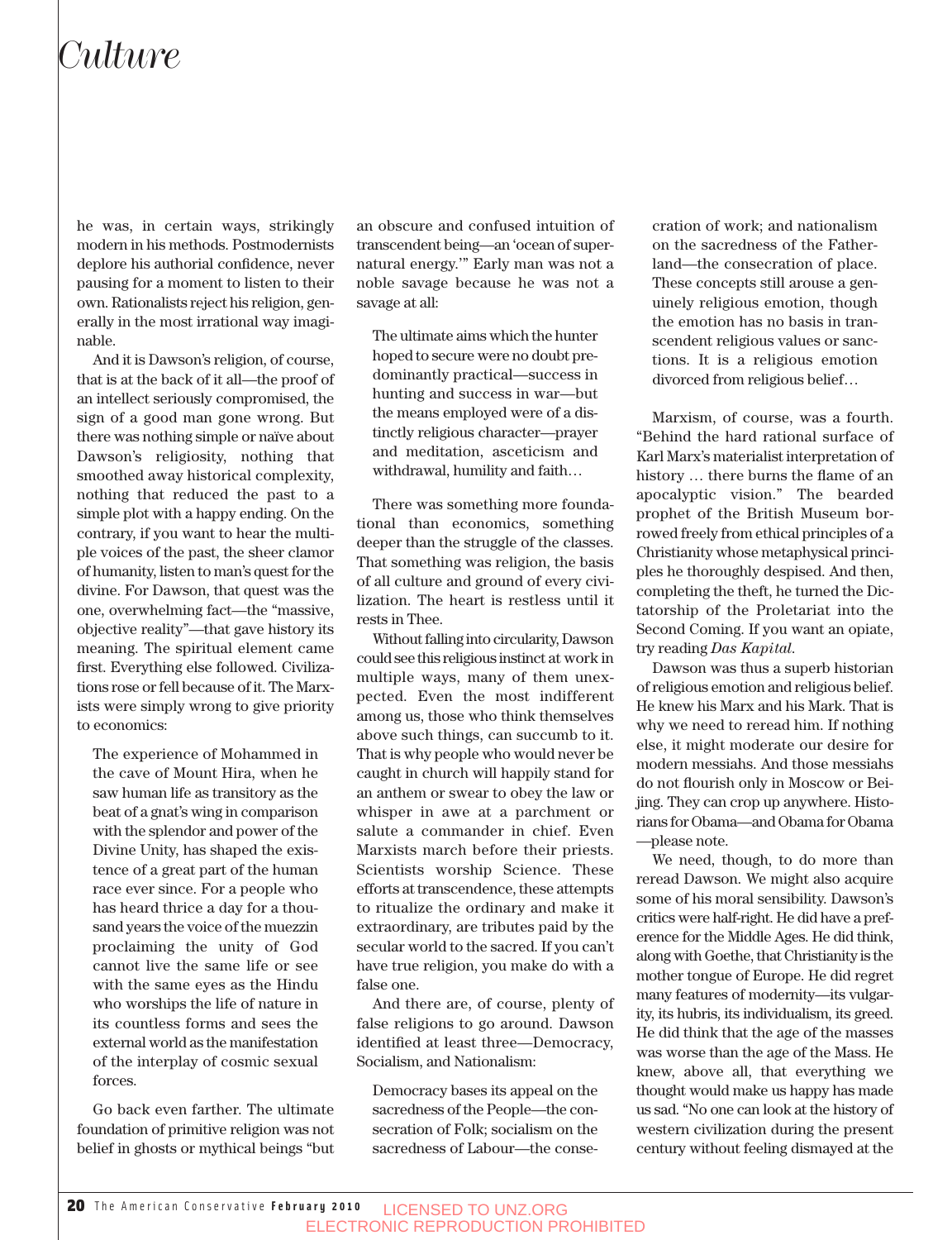spectacle of what modern man has done with his immense resources of new knowledge and new wealth and new power," he wrote in *Understanding Europe*. "Not only have we failed to realize the ideals of the nineteenth century, we are all more or less conscious of worse dangers to come—greater and more destructive wars, more ruthless forms of despotism, more drastic suppression of human rights." And, he concluded, "whatever may be the ultimate cause of this crisis, it is certain that it is a spiritual one, since it represents the failure of civilized man to control the forces he has created."

These were not the complaints of a crank or an elitist. To the contrary, they were grounded, as was all of Dawson's work, on a compelling vision of man as a material and spiritual being, a natural and supernatural creation, a citizen of this world and the next. His admiration for the great English poet William Langland makes the point:

For Langland, the other world is ever present in every human relationship, and every man's daily life is organically bound up with the life of the church. … He realized more clearly than the poets and more intensely than the philosophers that religion was not a particular way of life but the way of all life, and that the divine love which is 'the leader of the Lord's folk of heaven' is also the law of the life upon earth...

This is not "scientific" history. This is not "objective" history. This is not, in a way, history at all. But it is a statement about the past, and the present, that happens to be true.

And so, in the end, Dawson does have a "Catholic thesis of history," a distinctive, even denominational, point of view. But it is not the thesis his critics think. He was not claiming, as a Catholic, to know more about the ways of God than

his critics. He was claiming to know less. What he did not understand about the past was more significant than what he did understand. At the heart of it, he said, was an "irreducible element of mystery." "All our destinies are interwoven," the theologian Hans Urs Von Balthasar wrote, echoing an idea from St. Augustine, "and until the last of us has lived, the significance of the first cannot be finally clear."

Dawson was such an Augustinian. He knew that in its deepest sense History is a meditation not about the meaning of the past but about the nature of Time. The historian without metaphysics is no historian at all. He is a person with only half a language—all words and no grammar, or all syntax and no sense. Eternity makes him feel uncomfortable. He would rather deal with the causes of the First World War.

That is why Dawson needs to be rediscovered—and will probably not be. He makes too many demands. He tells us what we do not want to hear. He reminds historians, in every possible way, of their limitations as well as their strengths. But if we are serious we should give him a second look. When the McCulloughs and the Beschlosses have disappeared, Dawson will still be there, reminding us of the words of his contemporary, Father Bede Jarrett: "Life is eternal, and love is immortal, and death is only a horizon, and a horizon is nothing save the limitation of our sight." $\blacksquare$ 

*Dermot Quinn is Professor of History at Seton Hall University.* 

**Unfettered immigration policy is harmful, dangerous, and wrong, says Fr. Patrick Bascio in his new book,**  *On the Immorality of Illegal Immigration:* 



*"A rare immigration enforcement voice in the Catholic clergy"* – Brenda Walker, VDARE.com, 10/14/09

*"Patrick Bascio, enriched by his theological formation and years of experience with the underprivileged, considers the ramifications of illegal immigration that we sometimes fail to see because our perspective is insufficiently broad."*

– Rev. Dominique Peridans

*On the Immorality of Illegal Immigration: A Priest Poses an Alternative Christian View* **by Fr. Patrick Bascio (AuthorHouse 2009), 215 pages.** 

**Order at Amazon.com and AuthorHouse.com \$16.50 postpaid. Available as an ebook: \$4.95**